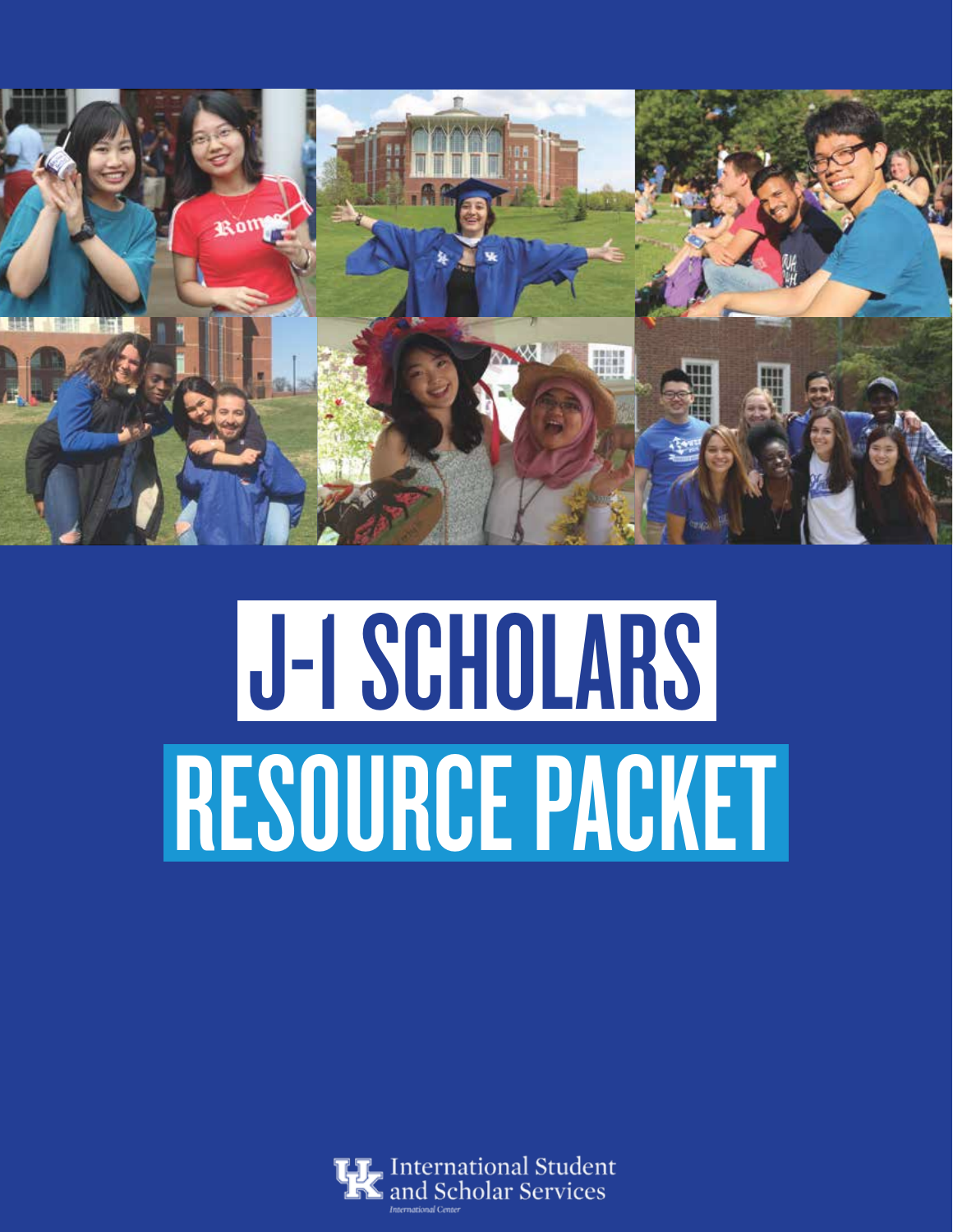# Index

| <b>WELCOME</b>                                                                                                  |                         |
|-----------------------------------------------------------------------------------------------------------------|-------------------------|
| <b>INTERNATIONAL STUDENT &amp; SCHOLAR SERVICES</b>                                                             | $\overline{2}$          |
| Society of Postdoctoral Scholars, Special Trips for Scholars, Free Language Classes, Weekly Listserv            | $\overline{2}$          |
| <b>J-1 SCHOLARS IMMIGRATION COMPLIANCE</b>                                                                      | $\overline{\mathbf{3}}$ |
| Maintaining Compliance with U.S. Immigration Law                                                                | 3                       |
| <b>LIFE IN LEXINGTON</b>                                                                                        | 4                       |
| Bicycle Parking & Registration, Bicycle Use & Repair                                                            | $\overline{4}$          |
| <b>GETTING AROUND LEX</b>                                                                                       | $\overline{\mathbf{5}}$ |
| Lextran's Service to UK, Driver's License                                                                       | 5                       |
| <b>CHILDCARE IN LEX</b>                                                                                         | 6                       |
| <b>Enrolling your Child into School</b>                                                                         | 6                       |
| <b>HOUSING</b>                                                                                                  | 7                       |
| Cable, Electricity & Gas, Telephone, Water                                                                      | 7                       |
| <b>IMPROVING YOUR ENGLISH</b>                                                                                   | $8-9$                   |
| The Writing Center, International Conversation Hour                                                             | 8                       |
| ESL Classes for Scholars & Spouses, Center for English as a Second Language, Carnegie Center, Community Classes | 9                       |
| <b>HEALTH &amp; WELLNESS</b>                                                                                    | 10                      |
| Beating Test Anxiety, Resilience Recharge, Meditation, Relaxation 101                                           | 10                      |
| <b>SAFETY IN LEXINGTON</b>                                                                                      | $11 - 12$               |
| Campus Police, STARR: Women's Self-Defense Program, Emergency Numbers, UK Alert                                 | 11<br>12                |
| Livesafe Mobile App, On-Demand Shuttle Service, Safety Tips                                                     |                         |
| <b>TRAVEL</b>                                                                                                   | 13                      |
| <b>International Travel, Travel Signatures</b>                                                                  | 13                      |
| <b>RESOURCES</b>                                                                                                | 14                      |
| <b>Important UK Websites</b>                                                                                    | 14                      |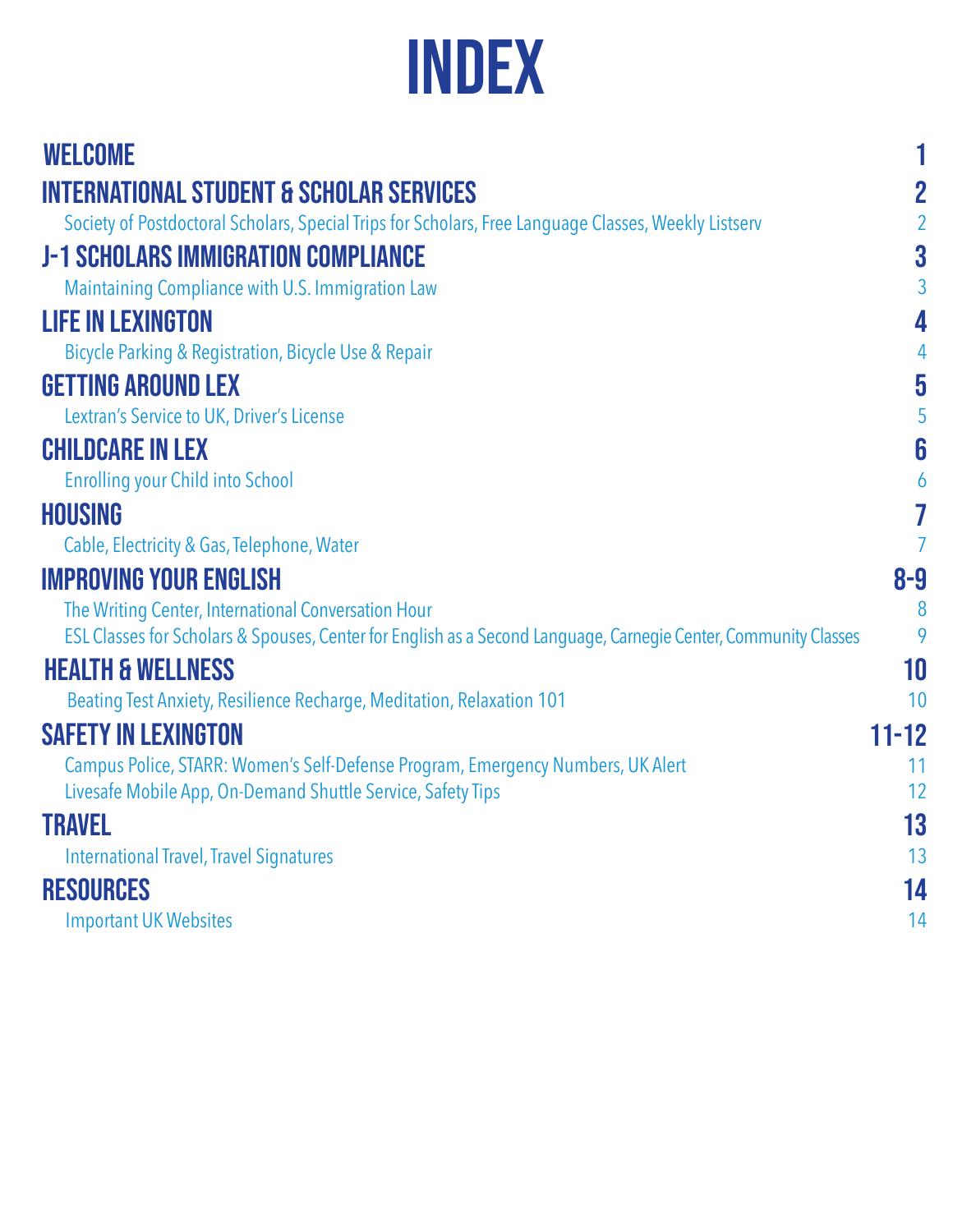# Welcome to uk

Dear Scholar,

I am so happy to welcome you to the University of Kentucky (or "UK" as it is typically called). It is certain that your first few days here getting adjusted to your new home will bring excitement and, perhaps, they will also bring some nervous anticipation! I hope that you will find settling in to the University of Kentucky a pleasant experience. Please know that the staff of the UK International Center are here to help you. Don't hesitate to ask us any question, big or small.

The University of Kentucky is very proud of our international students and scholars. We know that our campus is much richer for the diverse experiences, knowledge, skills, and perspectives you each bring. We know that producing knowledge (through research and other creative endeavors) thrives when there is free exchange of different ideas. We also know that transmitting



knowledge, fostering critical analytical thinking through our teaching and mentoring, is stronger when diverse perspectives are shared. Sometimes working out ideas across different languages, different approaches, can be challenging. But that is when the sparks of discovery can really start flying!

While you are here, I hope you take some time to get to know Lexington. It is a relatively small city by world standards, but it has plenty going on. You will also find that most people are happy to share their recommendations about places to visit. With just a little effort you can discover some very special places that will offer you a glimpse of aspects of the USA not typically featured in Hollywood movies or other popular representations of American life.

My guess is that if you don't know this fun fact already, you soon will: basketball is a big deal here. The UK Men's Basketball team, known as the Wildcats, has millions of avid fans. If you get the chance, go to a game in Rupp Arena and feel the excitement. By the way, you can also get tickets for other Wildcat teams, such as the Women's Basketball team, the Baseball team, the Men's and Women's Soccer teams. It is always a fun time to see UK athletes in action and share the experience of cheering for them with friends, old and new.

So, I wish you all the very best for your time here at the University of Kentucky!

Sue Roberts Associate Provost for Internationalization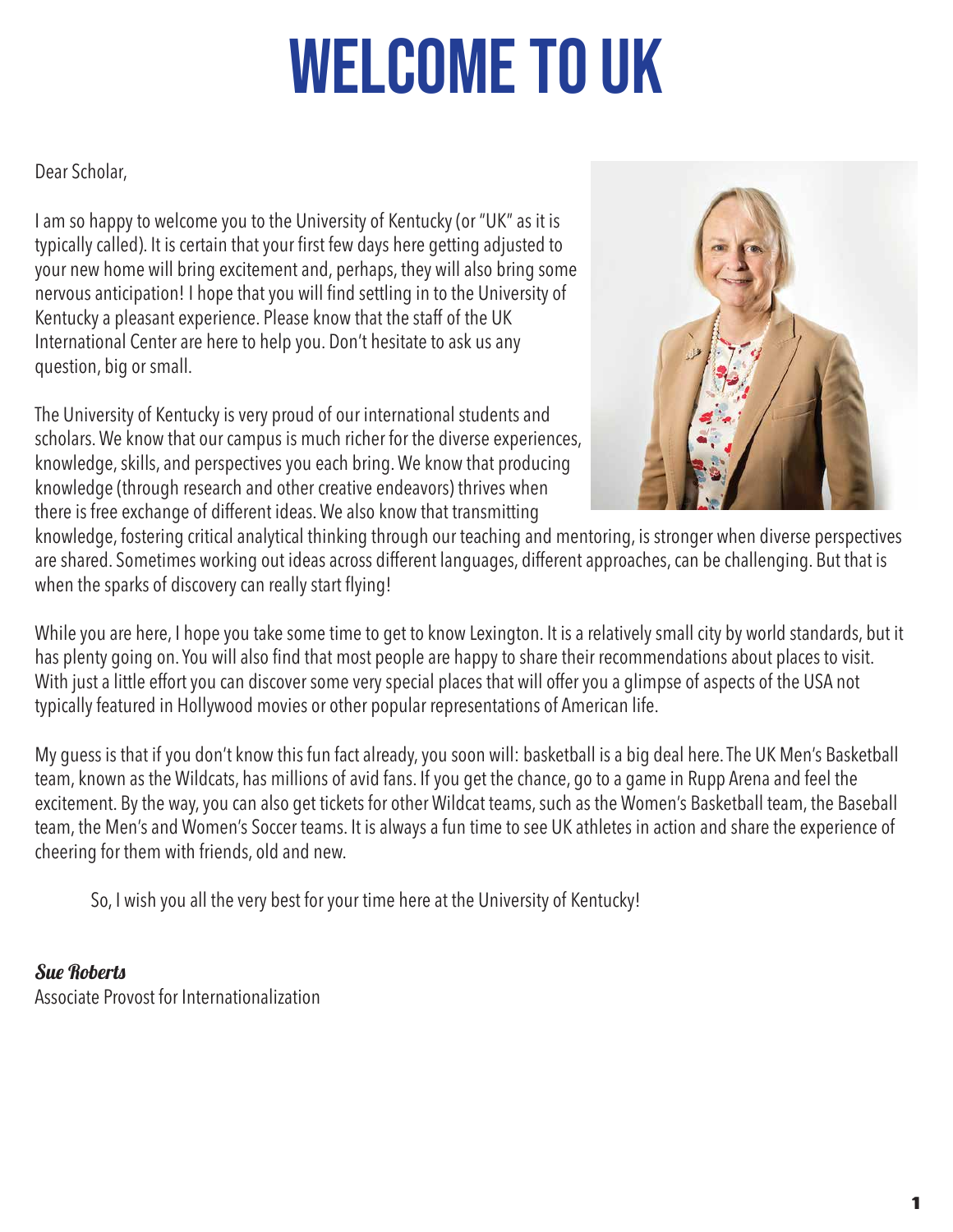# internationational student & scholar services

International Student & Scholar Services (ISSS) provides a number of services for exchange visitors, including support and information about health coverage, immigration and life in Lexington. ISSS advising and specialized services prepare international scholars to achieve their academic, professional and research goals. Free Language classes and special trips provide opportunities to build friendships with co-workers and fellow exchange visitors.

# SOCIETY OF POSTDOCTORAL SCHOLARS

The Society of Postdoctoral Scholars (SOPS) is an organization of postdocs at the University of Kentucky. SOPS assists current, past or incoming postdocs with career advice, professional development and networking opportunities. ISSS encourages participation in the Annual SOPS Research Symposium.

**For more information visit http://sops.as.uky.edu/** 

# Special Trips for Scholars

ISSS plans several events in and around Lexington for scholars. ISSS seeks to highlight Lexington's industry as well as its culture. Trips have included:

- Toyota's manufacturing plant
- Big Ass Fan's research & development facilities
- Buffalo Trace Distillery
- Keeneland Race Course

ISSS also makes available trips to the Outlet Shoppes of the Bluegrass. Transportation is provided for free by the Outlet Shoppes from campus to their stores on a monthly basis to UK's international students and scholars.

### Free Language Classes  $\overline{\mathbf{a}}$

ISSS offers free ESL class for J-1 scholars and other exchange visitors on campus. The class is usually three days a week and allows exchange visitors to practice English conversation skills, ask questions and build community. The class focuses on the vocabulary and skills useful for scholars and their spouses to live their everyday lives here in Lexington. Attendance ranges from 15-20 scholars.

# WEEKLY LISTSERV

To remain up-to-date on changes in U.S. immigration law and/or procedures, to be informed about workshops and training sessions offered by International Student and Scholars Services, (ISSS) and much more, please subscribe to the scholar email listserv for international scholars.

To subscribe, send an email to **marc.invergo@uky.edu**.

The UK International and ISSS website are a vital resource for important information regarding your stay in the United States. To access the site visit: **http://international.uky.edu/ISSS/IFS/J1**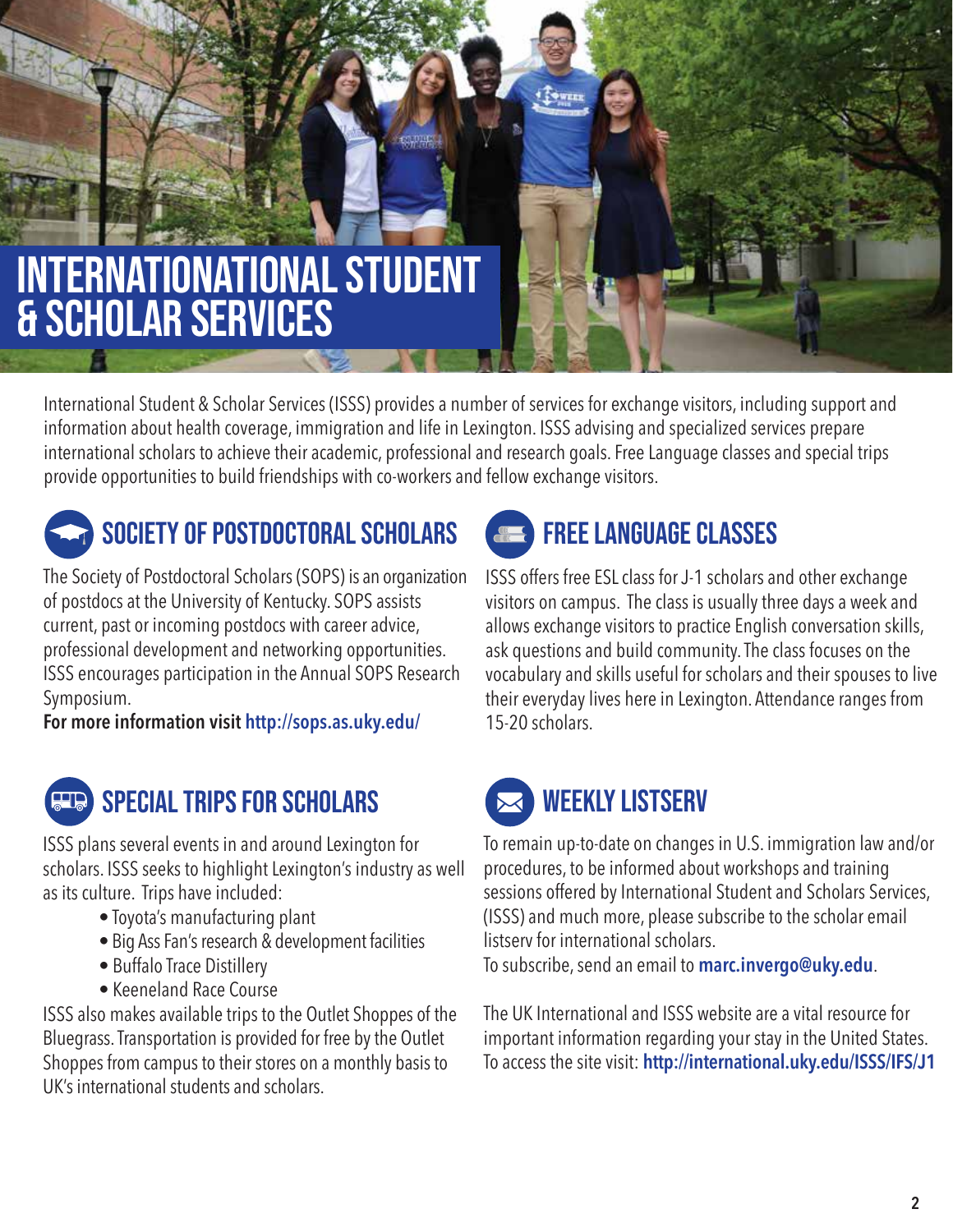# J-1 scholars immigration compliance

# **WAINTAINING COMPLIANCE WITH U.S. IMMIGRATION LAW**

Scholars must be aware of and comply fully with the following requirements set forth by the Department of Homeland Security (DHS) and the Department of State (DOS):

• Participate in activities, research or work for the University of Kentucky as indicated on Form DS-2019. Engagement in additional program activities off campus must be approved by the J-1 Scholar Advisor in ISSS prior to beginning any such employment or activity.

• **Maintain a valid passport at all times**, unless exempt from passport requirements.

• Attend a mandatory orientation. ISSS will record attendance in accordance with Department of State regulations.

• Report information to DHS/DOS regarding any J-2 spouse and dependents such as permanent email addresses for each person, biographical information and departure date.

• Report residential address, U.S. phone number and email address changes to ISSS **within 10 days of being changed**. This can be done in the MyUK system or by emailing the J-1 Scholar Advisor.

• Discuss work hours, vacation time, sick time and general office policies with your faculty sponsor. Any conflicts with a faculty sponsor/department supervisor should be directed to the Office of Faculty Advancement.

• Review the "Know Your Rights" pamphlet by visiting:  **https://bit.ly/2MDFnuU**

• Maintain adequate health insurance coverage and medical evacuation and repatriation insurance during your exchange visitor status. Failure to carry insurance is a violation of your legal status in the U.S. and will result in immediate termination of your status.

• Notify ISSS prior to traveling outside the U.S. Request a J-1 travel signature in iCAT using the J-1 Scholar Travel Signature Request e-form, **at least two weeks prior to travel date**.

• **Limit personal travel** which doesn't include program related activities to **30 days**. Scholars are required to receive approval from ISSS for all trips exceeding 30 days.

• Apply for an extension of stay before the expiration date on your Form DS-2019 if you cannot complete your program by that date. J-1 Scholars should consult with their department to **submit an extension request in iCAT 30-60 days prior to the expiration of the DS-2019**.

• Notify UK faculty sponsor and J-1 Scholar Advisor of any plans to transfer or change educational institutions. Obtain a new DS-2019 form from the new institution.

• A 30-day grace period will be given following your program end date, during which time you and your dependents may remain in the U.S. Exchange Visitors may not work or engage in any activities related to their program during their grace period.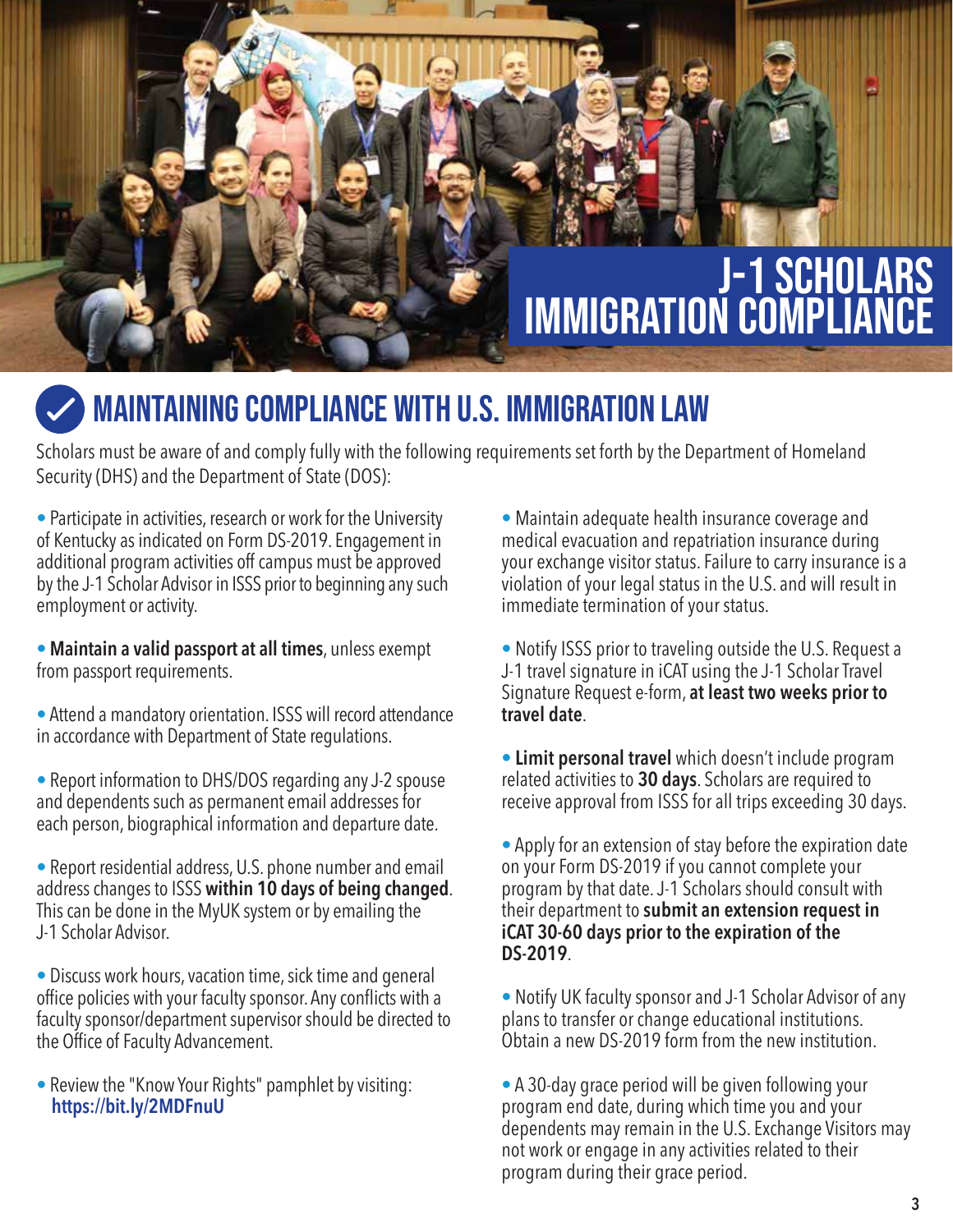# LIFE IN LEXINGTON

# **BICYCLE PARKING & REGISTRATION**

The University of Kentucky recognizes the bicycle as a vehicle and encourages bicycling as a mode of transportation. To provide the campus community with a safe, secure and efficient cycling environment, Parking and Transportation Services (PTS) requires bicyclists to follow regulations for operating and parking bicycles on campus and strongly encourages cyclists to get and display a bicycle permit, available at no charge.

You will need to log in with your linkblue ID and password. Permits may also be obtained in person at:

- Parking Structure #6: 721 Press Ave.
- Parking Structure #5: 574 S Upper St.
- UK HealthCare Parking Garage: 110 Transcript Ave.

**Bike registration is currently available at: www.uky.edu/transportation/**

### HOW TO REGISTER WHERE CAN I PARK MY BIKE?

Bike racks are located in front of most residence halls and classroom buildings, totaling nearly 2,800 bicycle spaces on campus. Do not chain bikes to benches, trees, handrails or telephone poles. As with cars, bikes can be impounded if they are parked in violation. All Lextran and most CATS buses are equipped with bicycle racks for your convenience. **For more information visit: www.uky.edu/pts/** 

# bicycle use & repair

The Wildcat Wheels Bicycle Library and Repair Shop provides **free** bicycle check-outs and repair assistance to UK students, faculty and staff. Bicycles are available in a variety of sizes.

- All bikes are equipped with a lock and some have baskets
- Helmets are not provided but are highly recommended
- Bicycles can be checked out for up to a semester
- The repair shop DOES NOT offer any drop-off services
- You must stay in the shop and work with the mechanics to repair your bicycle

Demand for the program is very high and an online lottery system is used to distribute the bikes at the beginning of each academic term.

**For more information on the repair shop visit: www.uky.edu/sustainability/wwbl/**

Basement of Blazer Hall **LOCATION**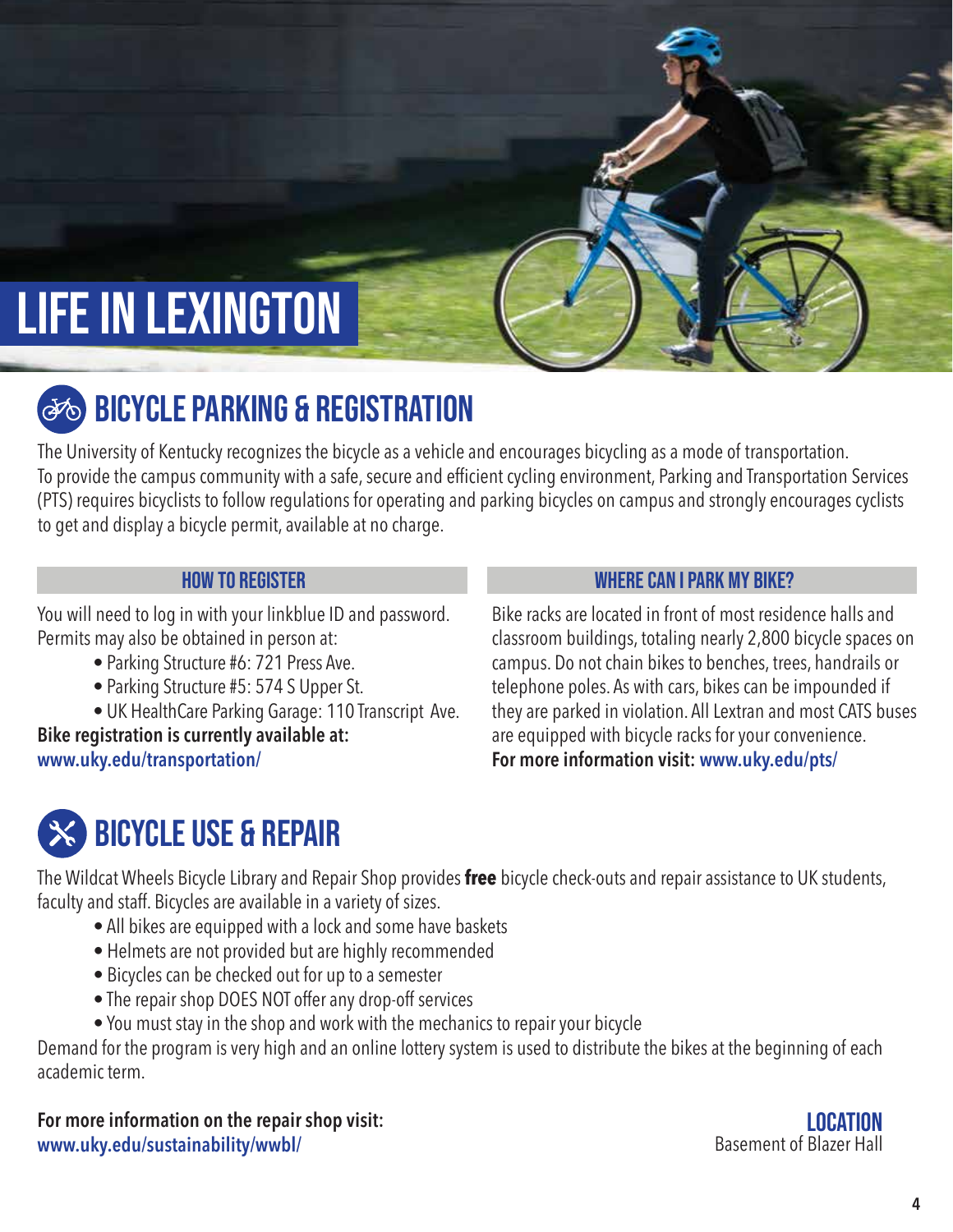# Getting Around LEX

# Lextran's service to uk

University of Kentucky students, scholars, faculty and staff may ride any Lextran bus free of charge simply by showing their Wildcard ID, as part of the BluPass program. Frequently used Lextran bus routes include:

**extract 767<sup>c</sup>** 

- Route 14: UK Blue/White Route services the University of Kentucky campus, Kroger Field and UK Medical Center.
- Route 15: Red Mile serves apartment complexes on Red Mile Road and Angliana Avenue including: 524 & 525 Angliana, The Wyatt, University Trails, Campus Court and Red Mile Village.
- Route 26: UK Green Route serves Kroger Field and Greg Page Apartments.

7 R 7

**For more information visit: www.lextran.com/route-maps/uk-students**

### 圖 Driver's License

J-1 visa holders may apply for a Kentucky Driver's License. Non-U.S. citizens can drive up to one year on their foreign country license as long as that country is a part of the Foreign Language Reciprocity (FLR).

### **To check if your home country is part of the FLR visit: https://bit.ly/2VRTmgg**

The one-year date comes from the entry date stamped on your immigration document such as the I-94. *If from a country that is not recognized by the Geneva Compact, the non-U.S. citizen cannot drive on a foreign license.*

### Process for getting a license

People with out-of-state licenses or no license at all must apply for a Kentucky license and pass both written and eye exams to obtain a learner's permit. In special cases, a road test may be required. After a waiting period of six calendar months, a road test can be taken. Once passed, the driver is then issued a Kentucky driver's license. A scholar is also able to renew their Kentucky driver's license. Please note that there are fees associated with applying for a driver's license.

### **For more information visit: www.drive.ky.gov/Pages/default.aspx**

### vehicle insurance

Those moving into Kentucky should obtain a Kentucky license plate for their vehicle within 15 days after establishing residency. A six percent (6%) motor vehicle usage tax is set on the "retail price" of vehicles registered for the first time in Kentucky and upon registration, of vehicles transferred from out of state.

- Plates can be obtained from the Fayette County Clerk's office
- Your vehicle must be made available for inspection when obtaining plates
- Registration renewal is required annually

*Note: Acceptable methods of payment include cash, certified check, cashier's check or money order. Visa and MasterCard are not accepted for title or transfer transactions.*

**5 For information contact the Fayette County Clerk's Office at (859) 253-3344 or visit www.fayettecountyclerk.com**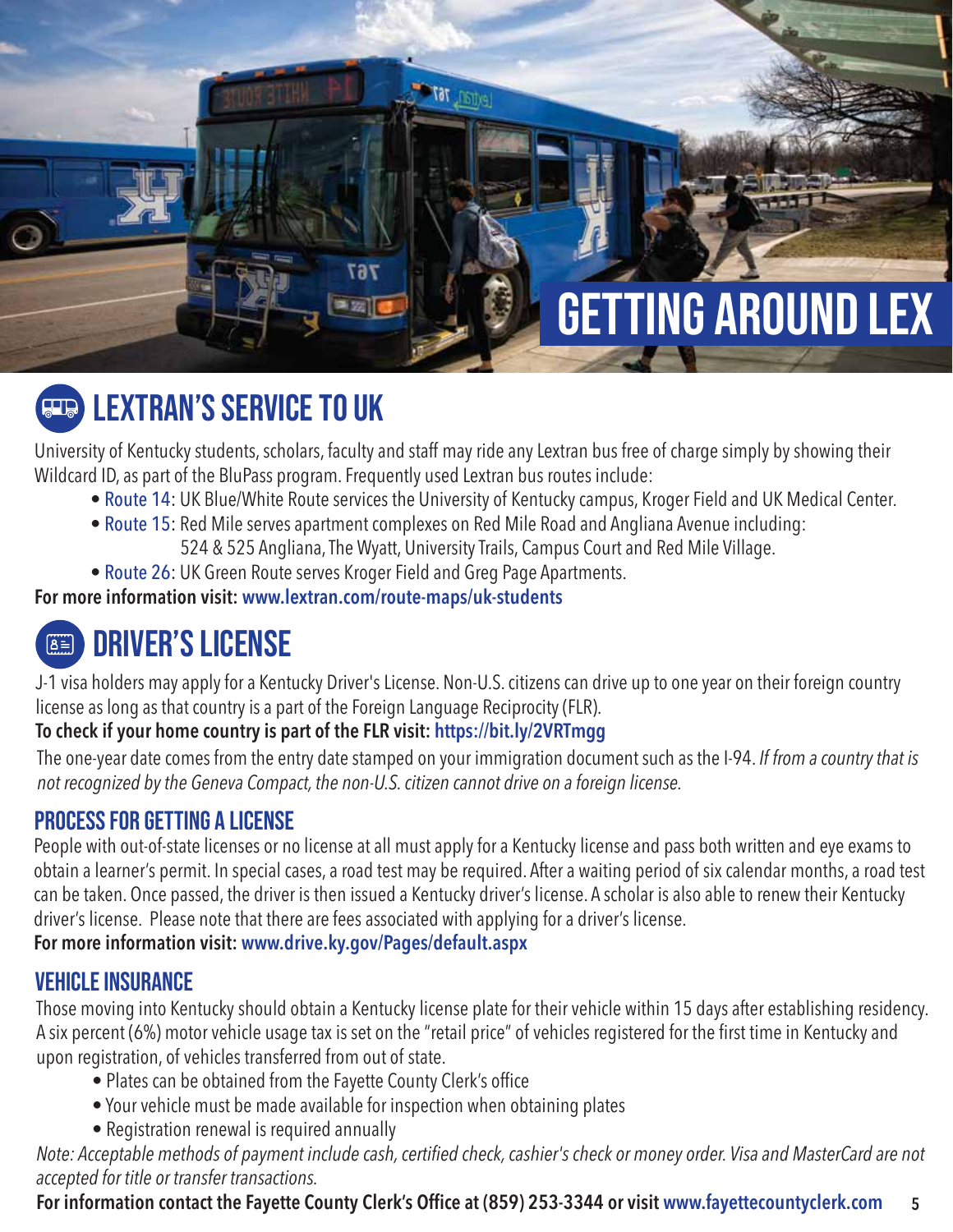# CHILDCARE IN LEX

# enrolling your child in school

To enroll a child in Fayette County Public Schools, families should go to the assigned school for their neighborhood and fill out a registration packet. To determine your school call **859-381-4315** or visit **www.fcps.net/zones**. Kentucky law requires children between 6 and 18 years old to attend school, and the birthday cut-off for enrolling in kindergarten is age 5 on or before August 1.

### **For more information about enrolling a child in a public school visit: https://www.fcps.net/enrollment**

### Documentation needed for registration

- Child's birth certificate or other reliable proof of identity
- Two proofs of residence (property deed, sale agreement or current lease agreement in your name, utility bill, etc.)
- Proof of child's recent preventative health care exam\*
- Up-to-date Kentucky immunization certificate\*
- Proof of an eye exam and a dental exam both due by January 1

### *\*You may register without these documents, but your child may not attend school until they are provided.*

Younger children may be eligible for preschool but there are different requirements. If you have questions, please call the district's kindergarten/preschool office at **859-381-4105** or the Pupil Personnel office at **859-381-4130**. You can also check out the FCPS website for additional information at **https://www.fcps.net/preschool**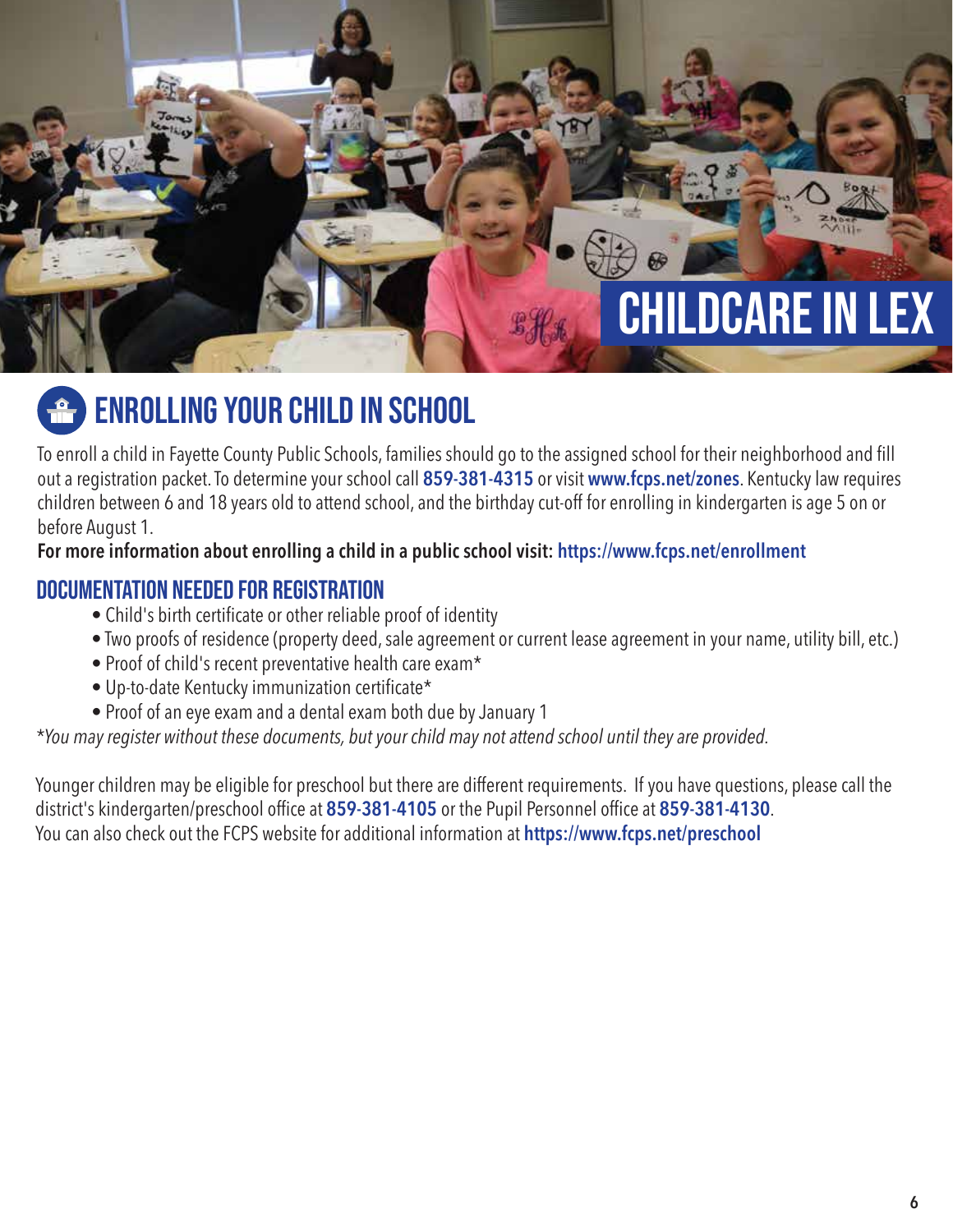

# **CABLE**

### Dish

1-877-284-5882 https://www.dish.com/

# Electricity & gas

1201 Lexington Rd. Nicholasville, KY 40340 Monday-Friday: 7:30 a.m.-4:30 p.m. (859) 885-4191 https://www.bgenergy.com/

# **TELEPHONE**

### Windstream holdings Verizon

New Circle Rd. Lexington, KY 40505 Monday-Friday: 8 a.m.-5 p.m. (800) 347-1991 http://www.windstream.com/



### Kentucky American Water

2300 Richmond Rd. Lexington, KY 40502 Open 24 hours (859) 269-2386 http://www.amwater.com/kyaw/ **<sup>7</sup>**

### **SPECTRUM**

1-877-892-8947 https://official.spectrum.com/

### Blue Grass Energy Corp. Columbia gas of Kentucky

2001 Mercer Rd. Lexington, KY 40511 Monday-Friday: 8:30 a.m.-4:30 p.m. 1-(800)432-9345 https://www.columbiagasky.com/

### **DIRECTV**

1-888-489-3591 https://www.directv.com/

### Kentucky Utilities

1 Quality St. Lexington, KY 40507 Monday-Friday: 7 a.m. - 7 p.m. (800) 981-0600 https://lge-ku.com/

3695 Nicholasville Rd. Lexington, KY 40503 Monday-Friday: 11 a.m.-7 p.m. (859) 245-1288 https://www.verizonwireless.com/

### **AT&T**

112 S Broadway Lexington, KY, 40504 Monday-Saturday: 9 a.m.-9 p.m. (859) 243-8777 https://www.att.com/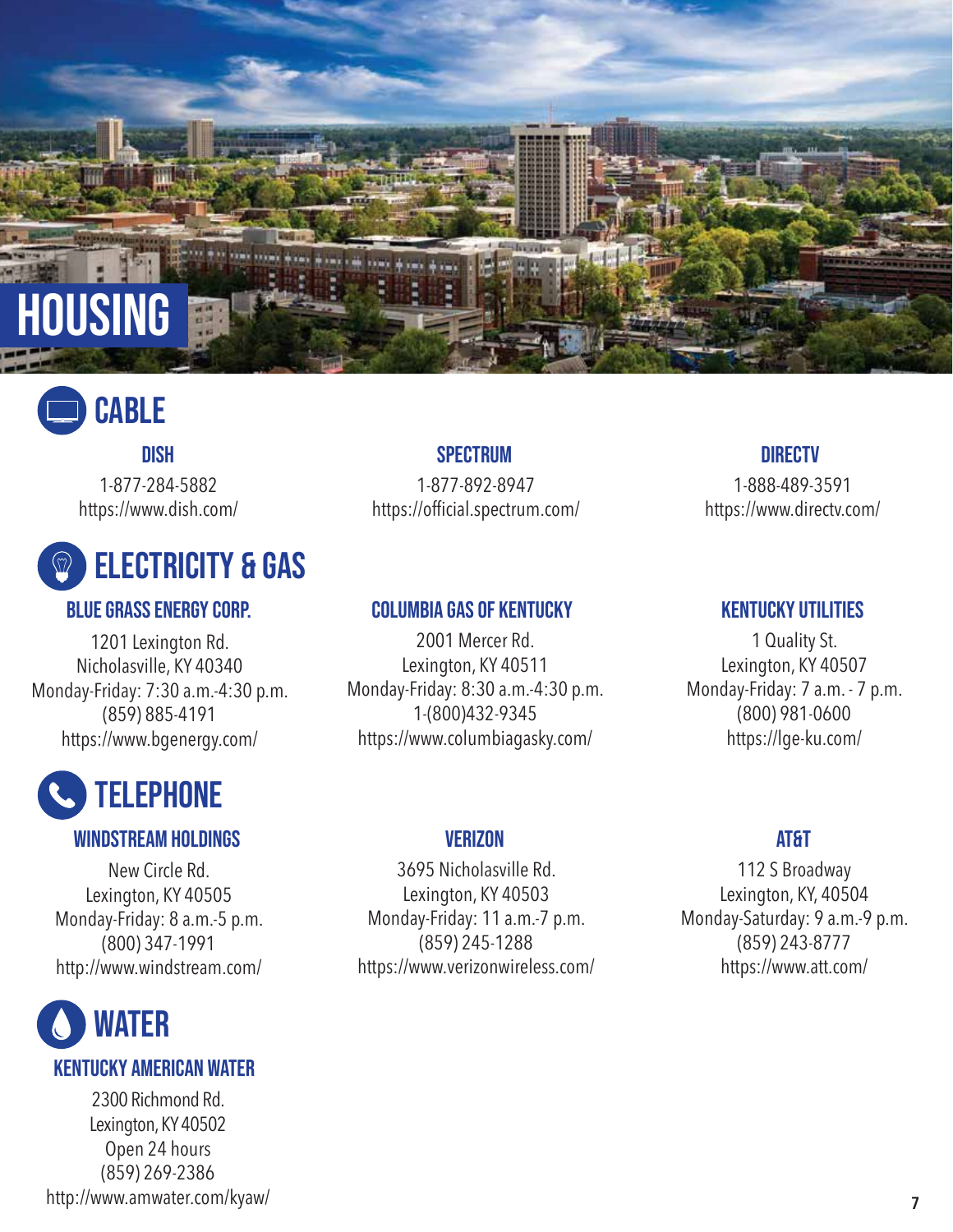# IMPROVING YOUR ENGlISH

# The Writing Center

The Writing Center assists University of Kentucky students, faculty and staff with the process of writing. Staffed by English speaking graduate students, full-time instructors, part-time consultants and undergraduate peer tutors, the Center offers free individual and group consultations on pre-writing, writing and rewriting.

The Writing Center believes that the best way to help you write a better resume or letter is to help you think in productive, sometimes even exciting ways about yourself as a writer. The staff tries to help you think about the purpose of your particular writing, about the audience for your writing, your relation to that audience, and about ways to organize your writing—from sections to paragraphs and sentences, to individual words and punctuation.

William T. Young Library Thomas D. Clark Study Fifth Floor West Wing (859) 257-1369

- Location HOW TO SCHEDULE AN APPOINTMENT
	- Call (859- 2571386)
	- Schedule online: **https://wrd.as.uky.edu/writing-center/**

• Drop-in (no appointment required)- Just show up! Please bring your assignment sheet with you. If you prefer to work on a computer, please bring a USB drive as well.

### Late policy

Many students use The Writing Center therefore instructors will only be able to hold appointments for five minutes. Make sure to call the Writing Center and let them know if you are running late.

# International Conversation hour

International Conversation Hour (ICH), an informal gathering of students and scholars who want to relax, converse and learn together is hosted every week in partnership with the Writing Center. Students, faculty, staff and the Lexington community are all invited!

At ICH, you might spend the evening playing games or discussing questions, family traditions, favorite foods, holiday customs, etc., or the group may even venture out of the Writing Center for a trip to a local restaurant or nearby attraction. **For more information visit: https://wrd.as.uky.edu/international-conversation-hour**

### **LOCATION**

W.T. Young Library Room B108B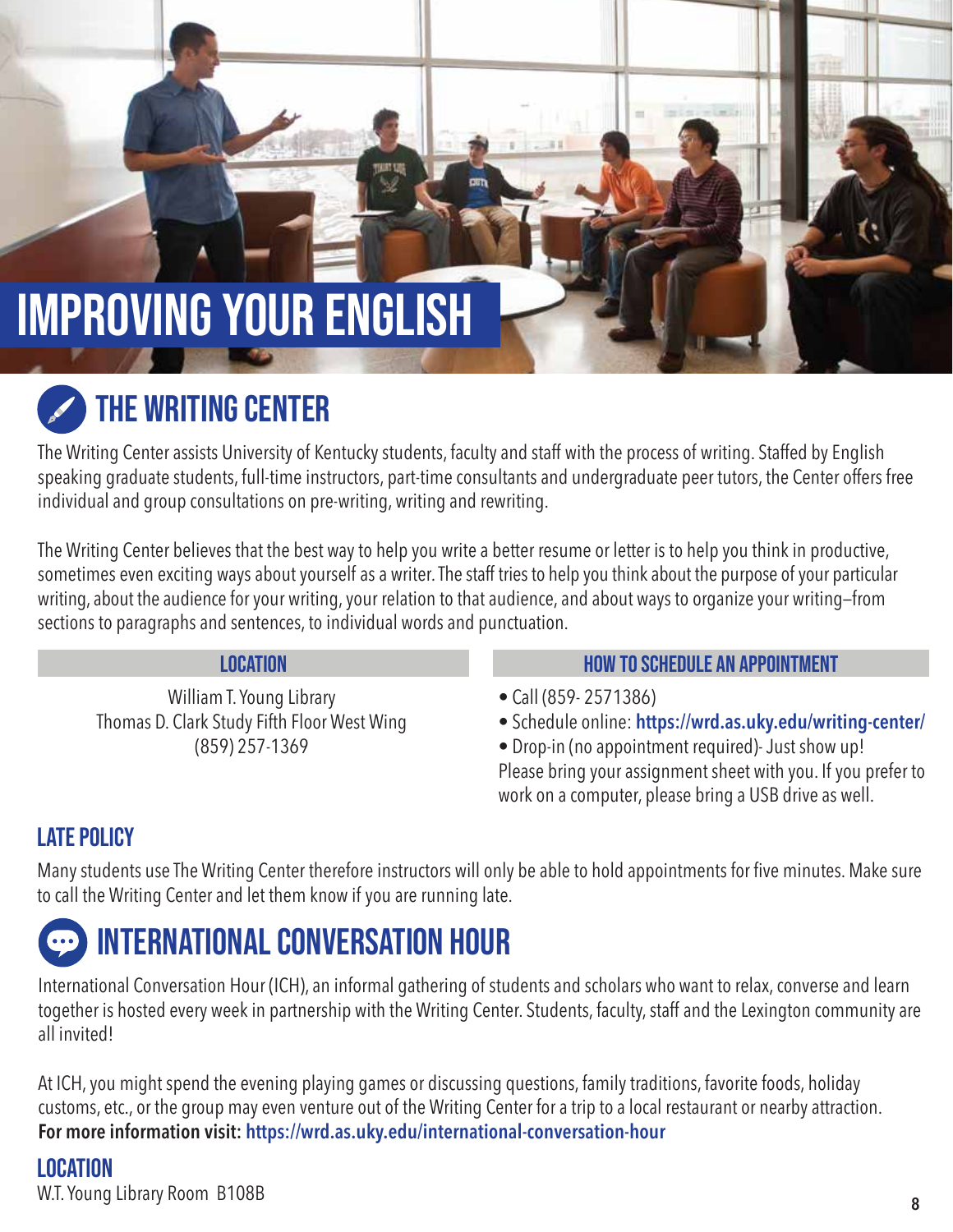# **ESL CLASSES FOR SCHOLARS AND SPOUSES**

There are adult English as a Second Language classes which you can join at anytime and allow students to practice conversation and pronunciation. Participants learn vocabulary, phrases and U.S. slang. These classes are available to the University's J-1 Visiting Scholars, J-2, F-2 and H-4 spouses. Classes are free and include a few social activities throughout the year. **Questions? Contact Christine Stephens-Bez via email at christinestephens@uky.edu**

### Location

Bradley Hall Room 207

# CENTER FOR ENGLISH AS A SECOND LANGUAGE

This program is an ESL for Academic Purposes program and accepts people 16 years of age and older who want to improve their English. There are also several ESL – specialty classes that include English Pronunciation for Non-Native Speakers; Professional Writing for Non-Native Speakers; and TOEFL Preparation.

**For more information visit: https://esl.as.uky.edu/ or call (859) 257-7003**

# **CARNEGIE CENTER**

Free English language classes are offered one night a week for adult ESL learners. The classes are small and the teachers are friendly. All language levels are welcome. This is offered in partnership with the UK's College of Arts & Sciences and the College of Education.

**For more information visit: http://carnegiecenterlex.org/workshops/languages/language-english-ingles**

### **LOCATION**

Carnegie Center for Literacy & Learning



The Department of Graduate and Family Housing at the UK sponsors free weekly ESL classes for their residents. The classes focus on conversational English - speaking and listening skills - as well as vocabulary expansion and some grammar development. Students have fun, develop close relationships and learn about U.S. culture as they discuss interesting topics. There is *no registration required.*

**Questions? Contact Donna Hancock via email at donna.hancock@uky.edu**

### Location

Shawneetown Building Room 151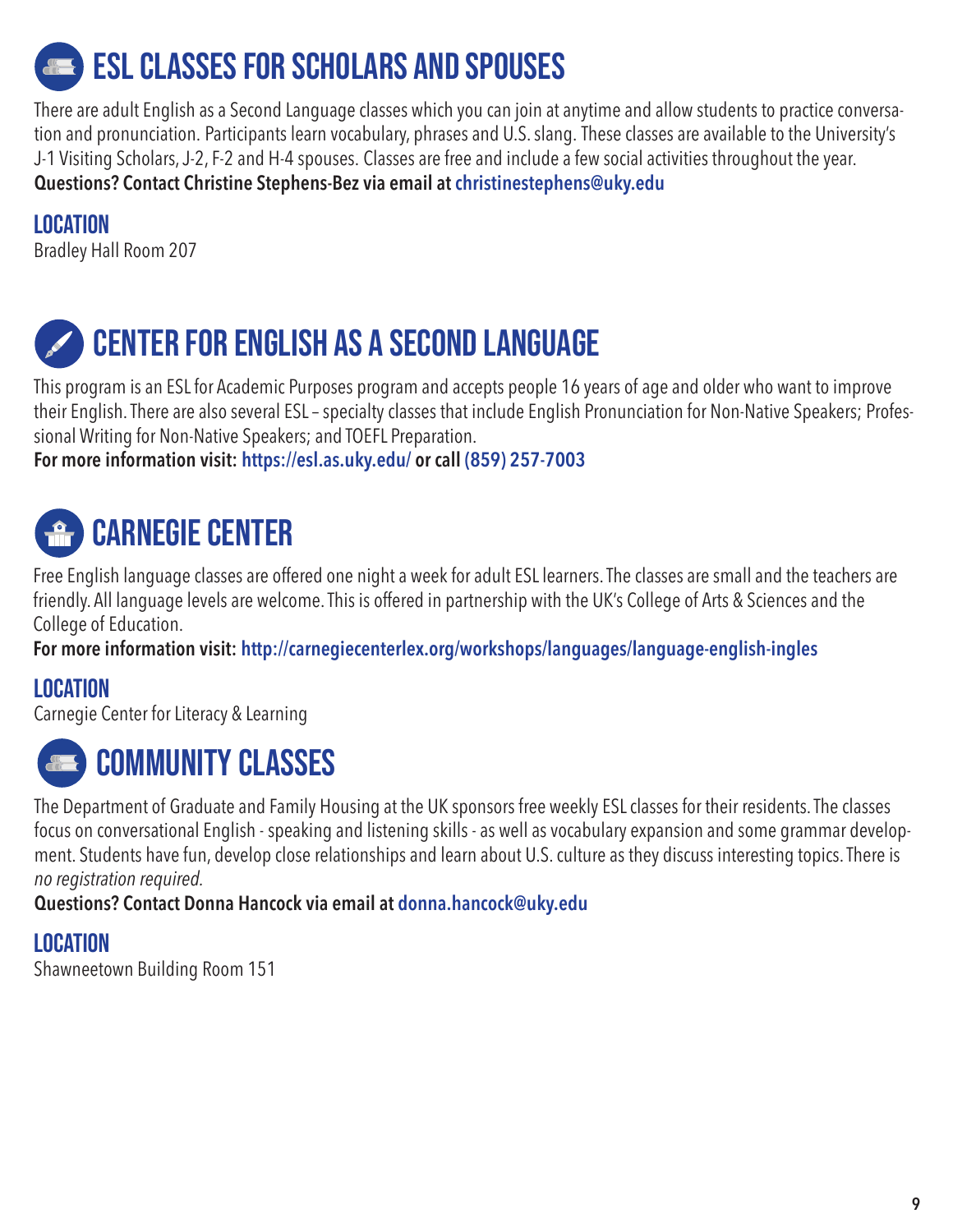# health & wellness

UK's Counseling Center offers a variety of drop-in workshops to help you be a healthier you at UK. All UK students are welcome to attend these workshops and no appointment is necessary. You also do not need to be a UK Counseling Center client to take advantage of these programs.



## beating test anxiety

This workshop is for students who prepare well for class exams but consistently receive low test scores. Low test scores may be due to many factors such as test anxiety or concentration/focus problems. The workshop facilitator will help students definite the problem and develop useful solutions.

 $*$ Location

Frazee Hall Room 203



Meditating can help with focus, concentration and overall stress management. This workshop includes guided meditations. All levels of experience are welcome.

### \*Location

Frazee Hall Room 114B

*\*Locations and dates may change by semester.* 

**To see current dates and locations visit: www.uky.edu/counselingcenter/wildcat-wellbeing-workshops/**

# **The JOHNSON CENTER**

The Johnson Center is the main student recreation facility on campus designed to provide choices and opportunities for healthy living. There are facilities available for basketball, weight training and conditioning, group fitness classes, climbing, volleyball, badminton, racquetball and wallyball. Members must provide a current UK student or employee ID to access the Center. **For more information visit: http://www.uky.edu/recwell/johnson-center**

Location 434 Complex Drive



# resilience recharge

This is three-part workshop series designed to help you manage the stress as you approach mid-semester! Each workshop features a stand alone topic which means you can attend all three or whichever ones work best with your schedule.

### $*$ Location

Frazee Hall Room 203



## relaxation 101

Learn some strategies related to relaxation to help manage stress and anxiety.

> $*$ Location Frazee Hall Room 114B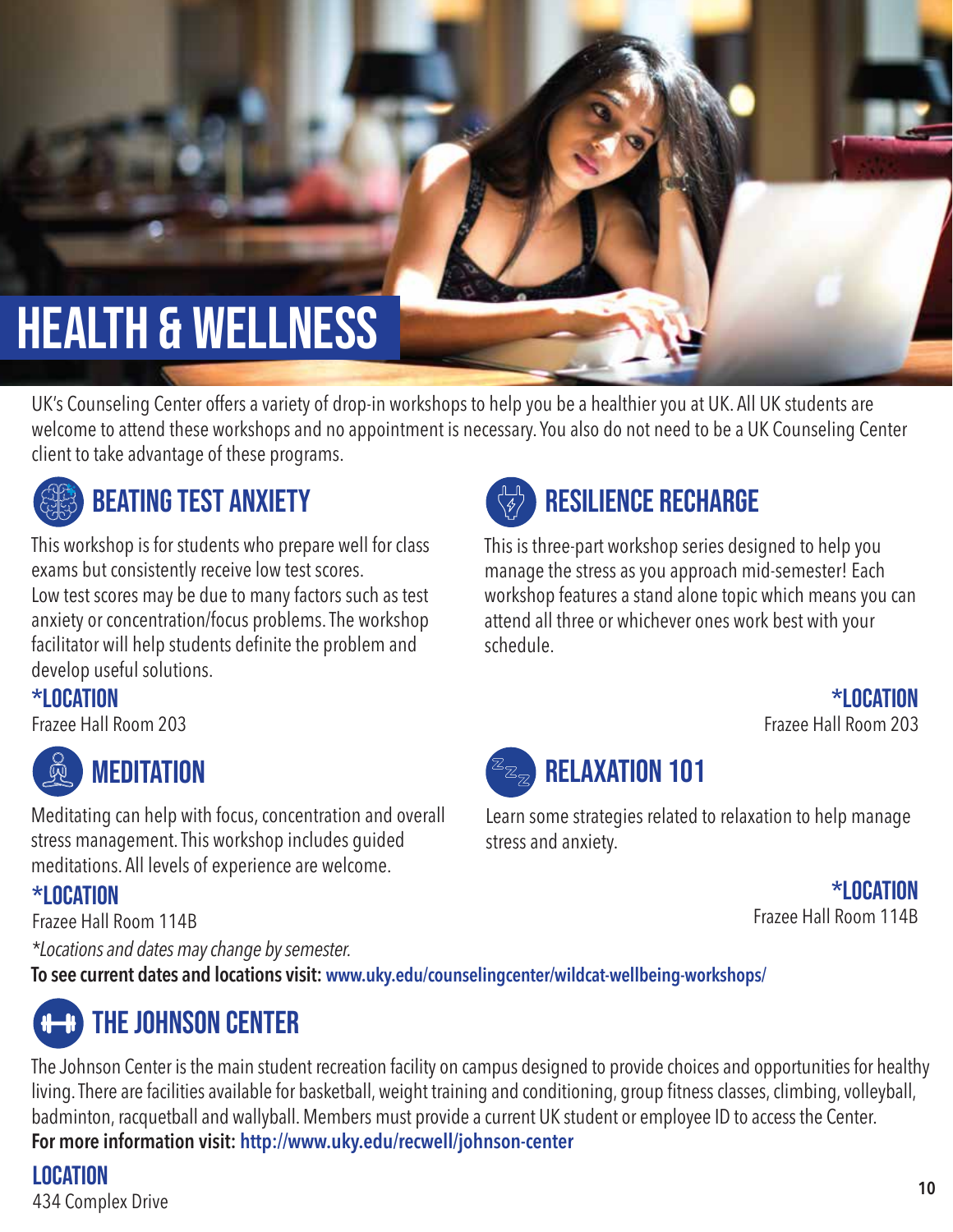# SAFETY IN LEXINGTON

# C<sub>3</sub> CAMPUS POLICE

The university has its own police department, UKPD, dedicated to your safety. UK provides several types of emergency services that are available at all times and specific services that are intended to help reduce the risk of walking on campus after sunset. **For more information call (859) 257-1616 or visit: www.uky.edu/Police** 

### Location

UK Police Department 305 Euclid Avenue, Lexington, KY 40508

# STARR: women's self-defense program

The UK Police Department sponsors a program teaching self-defense tactics and strategies to minimize risk. The program is designed for women over the age of 13 with no maximum age limit and begins with a two-hour discussion of general safety tips and way to reduce the risk of being targeted. The remaining seven hours are active learning and demonstrate best practices to defend against larger and stronger attackers. Classes are free and open to the public. **For more information visit: www.uky.edu/police/ukpd-home**

### Location

Blazer Dining on North Campus

# Emergency Numbers

The campus is equipped with blue emergency call boxes. To use a call box, simply push the red button and an emergency call to UKPD will be placed. If you are calling from your room or cellphone, dial one of the campus emergency numbers: **911** or **#UKPD (#8573)**.

# UK Alert

The university has an emergency notification system to communicate official information during an emergency or crisis situation that disrupts normal operation of the campus or threatens the health or safety of members of the campus community. All students, staff and faculty are automatically registered in UK Alert with their official UK email address. You may edit this information via the myUK portal.

**For more information visit www.uky.edu/EM/UKAlert/**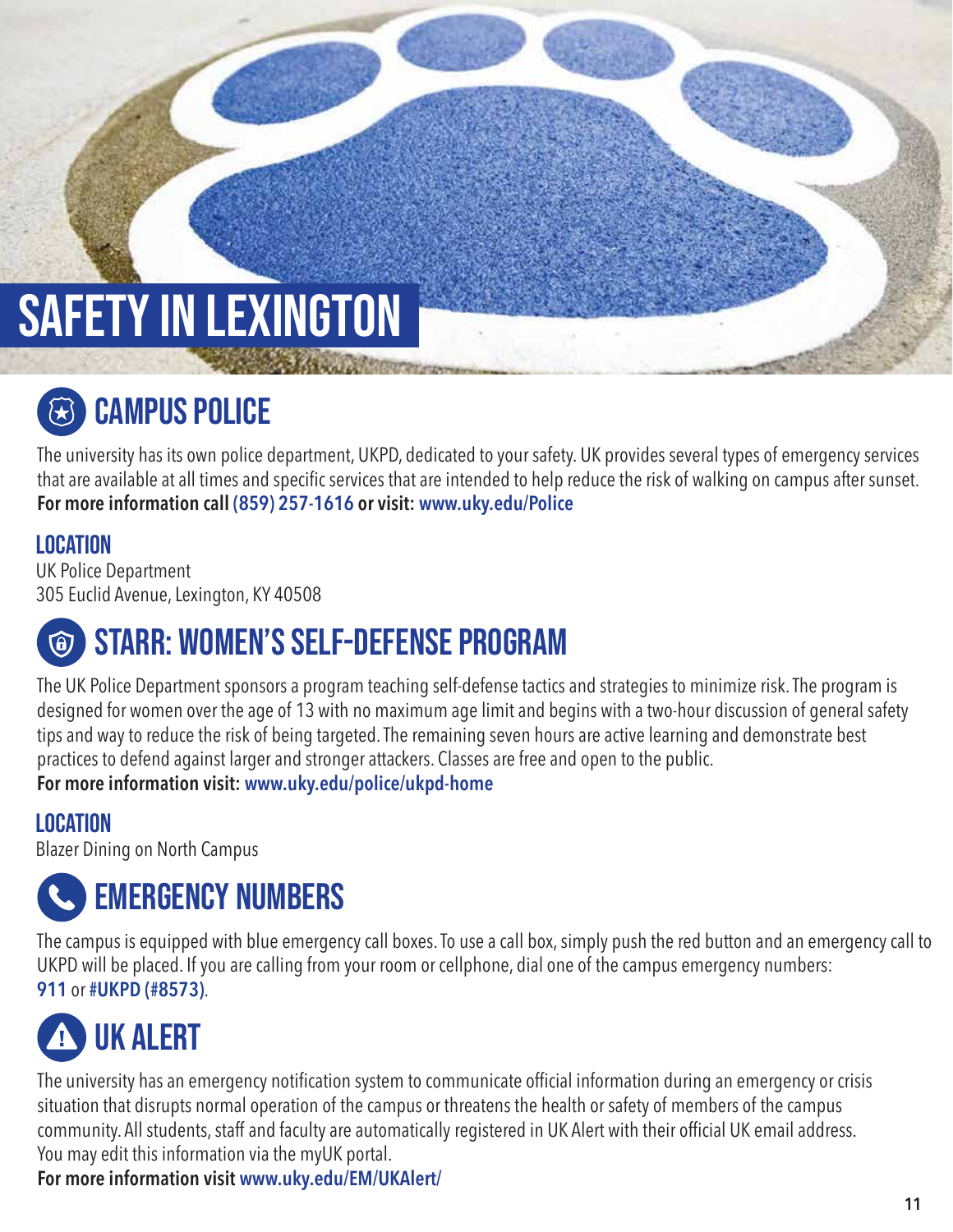# LiveSafe mobile app

LiveSafe is a free mobile app designed to prevent crime and enable better incident response. LiveSafe is connected to a cloud-based dashboard that is monitored by UKPD.

### **For more information visit: www.uky.edu/EM/LiveSafe.html**

# On-demand shuttle service

When the CATS buses are no longer running their regular routes, you can call (859) 221-RIDE (7433) to arrange for a driver to pick you up on campus and drop you off at another campus location. This service is available only when classes are officially in session, Monday through Friday during both the Fall and Spring semester.

### **For more information visit http://www.uky.edu/transportation**

# f SAFETY TIPS

- Lock your vehicle, apartment or residence hall each time you leave it
- Have your keys in hand when approaching your vehicle
- Look inside your vehicle prior to entering it
- Always be aware of your surroundings
- Avoid walking alone after dark

### Saefty tips for your children

- Know where your child is at all times
- It's okay for your child to say "no" to a stranger
- Teach them who a stranger is and that it's not permissible to go anywhere or do anything with them
- Teach them that it's okay to tell you or other authorities about a stranger who is bothering them
- Make sure they know their phone number, address and how to call on the police on **911**
- Keep a file of your child that has their photo, finger prints, complete description and any and all medical issues
- If you as a parent have a bad feeling about a person, call the police!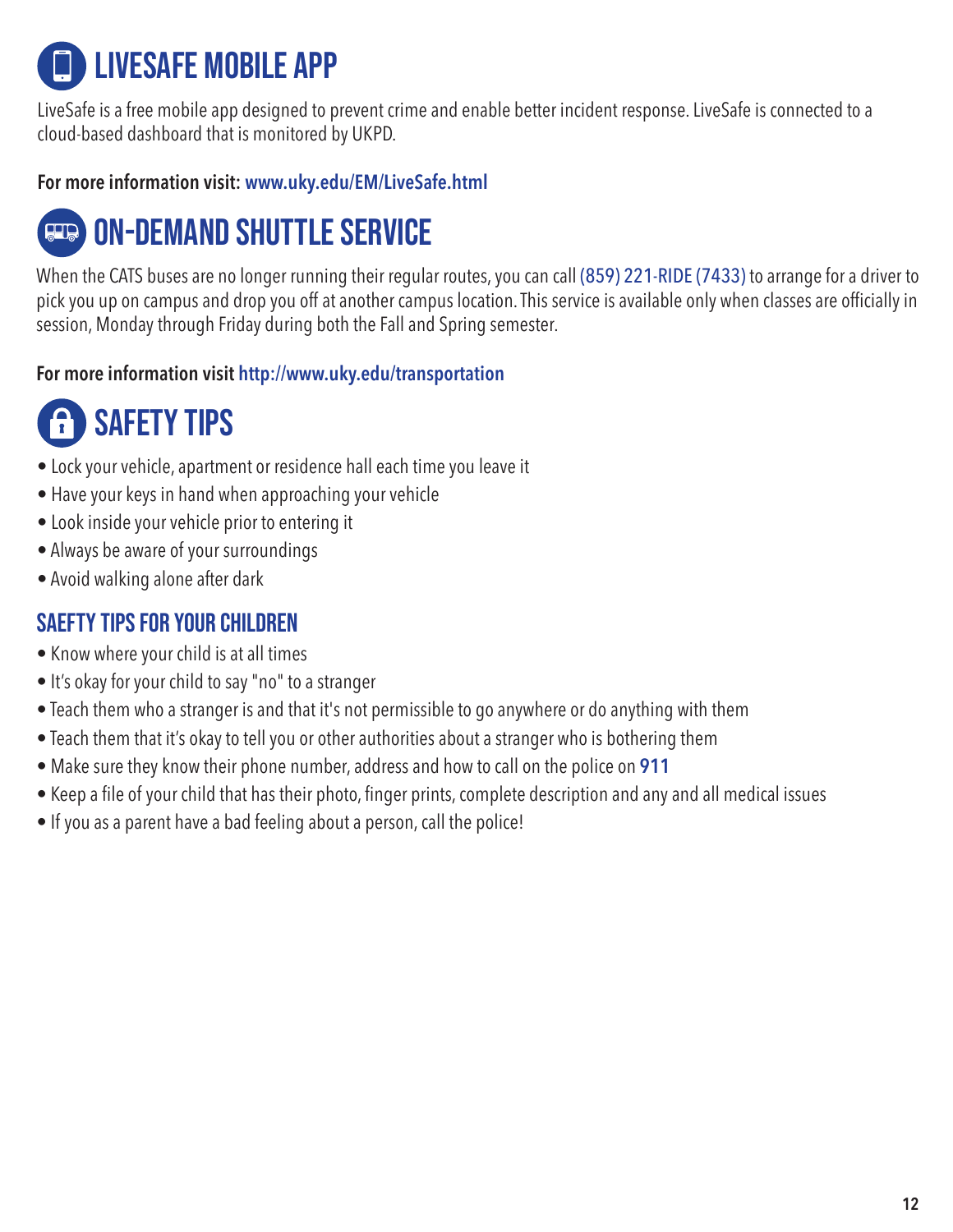

Traveling is a perfect opportunity for you to move out of your comfort zone. You have already left your home country for a period of time to come to the University of Kentucky, Lexington and the U.S. to not only further your professional development, but also to share your expertise with others. This pursuit lends itself perfectly to the goal of the J-1 exchange visitor program, which promotes cultural and educational exchange opportunities.

During your stay in the U.S., you should make every effort to travel to other areas of Kentucky and other cities in the U.S. during the weekends and when you have free time. We encourage you to participate in cultural activities that may be familiar or entirely new to you since this can lead to new friendships and an unexpected expansion of world views. Believe us, this experience at UK will have a positive and long-lasting effect on so many aspects of your life.

# international travel

Traveling out of the country requires a valid U.S. visa stamp to return to the U.S. with the exception of travel to Canada, Mexico and adjacent islands, which permits automatic visa revalidation even with an expired U.S. visa stamp. There are a few countries excluded from automatic revalidation.

### **For more information visit: https://bit.ly/2BxWwf3**



For travel outside of the U.S. J-1 exchange visitors will submit a request for travel in iCAT and drop off your DS-2019(s). In general, travel is limited to 30 days. Please allow 1 week for processing a travel request. If the J-1 advisor is unavailable your travel request will be assigned to another member of the ISSS team.

### **To request a travel signature visit: https://icat.uky.edu**